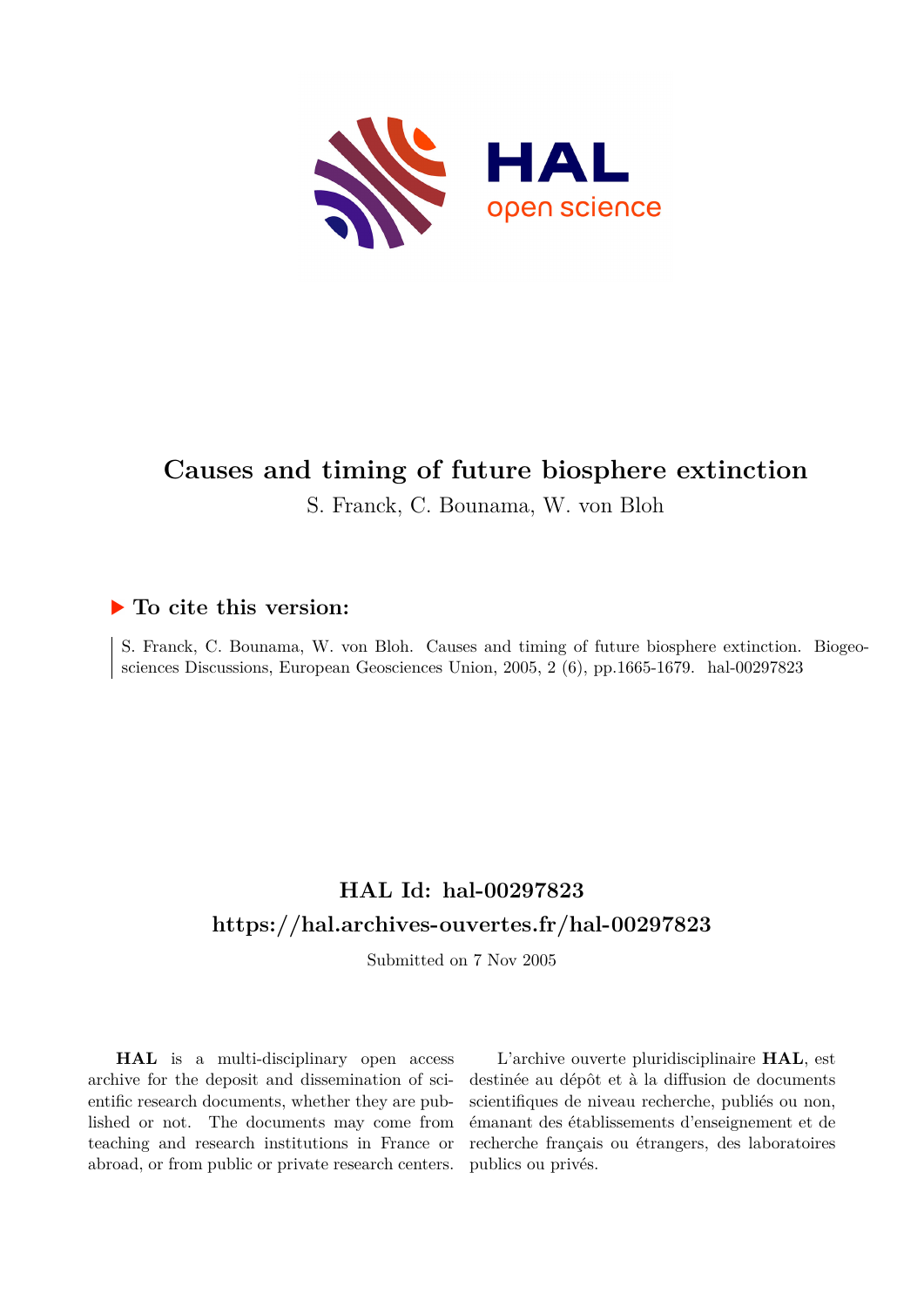Biogeosciences Discussions, 2, 1665–1679, 2005 www.biogeosciences.net/bgd/2/1665/ SRef-ID: 1810-6285/bgd/2005-2-1665 European Geosciences Union



*Biogeosciences Discussions* is the access reviewed discussion forum of *Biogeosciences*

# **Causes and timing of future biosphere extinction**

### **S. Franck, C. Bounama, and W. von Bloh**

Potsdam Institute for Climate Impact Research, Potsdam, Germany

Received: 28 September 2005 – Accepted: 2 November 2005 – Published: 7 November 2005

Correspondence to: C. Bounama (bounama@pik-potsdam.de)

© 2005 Author(s). This work is licensed under a Creative Commons License.

## **[BGD](http://www.biogeosciences.net/bgd.htm)**

2, 1665–1679, 2005

### **Causes and timing of future biosphere extinction**

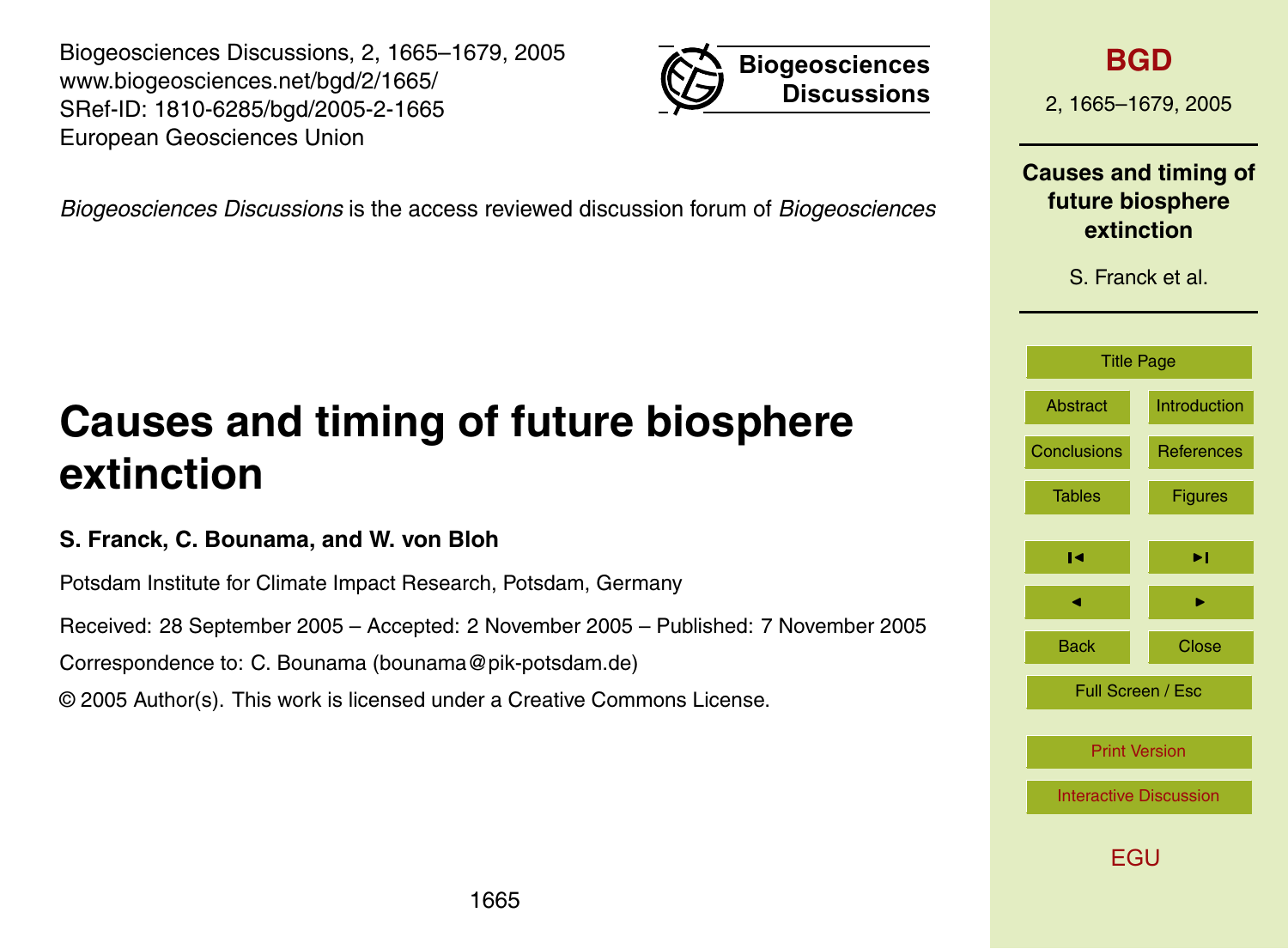#### **Abstract**

We present a minimal model for the global carbon cycle of the Earth containing the reservoirs mantle, ocean floor, continental crust, biosphere, and the kerogen, as well as the aggregated reservoir ocean and atmosphere. The model is specified by in-<sup>5</sup> troducing three different types of biosphere: procaryotes, eucaryotes, and complex multicellular life. We find that from the Archaean to the future a procaryotic biosphere always exists. 2 Gyr ago eucaryotic life first appears. The emergence of complex multicellular life is connected with an explosive increase in biomass and a strong decrease in Cambrian global surface temperature at about 0.54 Gyr ago. In the long-term future

<sup>10</sup> the three types of biosphere will die out in reverse sequence of their appearance. We show that there is no evidence for an implosion-like extinction in contrast to the Cambrian explosion. The ultimate life span of the biosphere is defined by the extinction of procaryotes in about 1.6 Gyr.

#### **1. Introduction**

- <sup>15</sup> The general basis of this paper is the long-term evolution of the global carbon cycle from the Archaean up to about 2 Gyr into the future and its consequences for the Earth's climate and the biosphere. In particular, we investigate the influence of geosphere-biosphere interactions on the life span of the biosphere. The problem of the long-term existence of the biosphere was first discussed by astrophysicists. They
- <sup>20</sup> analysed the increase of insolation during Sun's evolution on the main sequence. Already in the sixties of the last century, Unsold (1967) predicted the ultimate end of terrestrial life in about 3.5 Gyr when solar luminosity will be about 40% higher than now and temperatures at the Earth's surface will be above the boiling-point of water. Within the framework of Earth system science (Franck et al., 2000, 2002) our <sup>25</sup> planet is described as a system of certain interacting components (mantle, oceanic
- crust, continental lithosphere, atmosphere, hydrosphere, and biosphere) that develops

## **[BGD](http://www.biogeosciences.net/bgd.htm)**

2, 1665–1679, 2005

### **Causes and timing of future biosphere extinction**

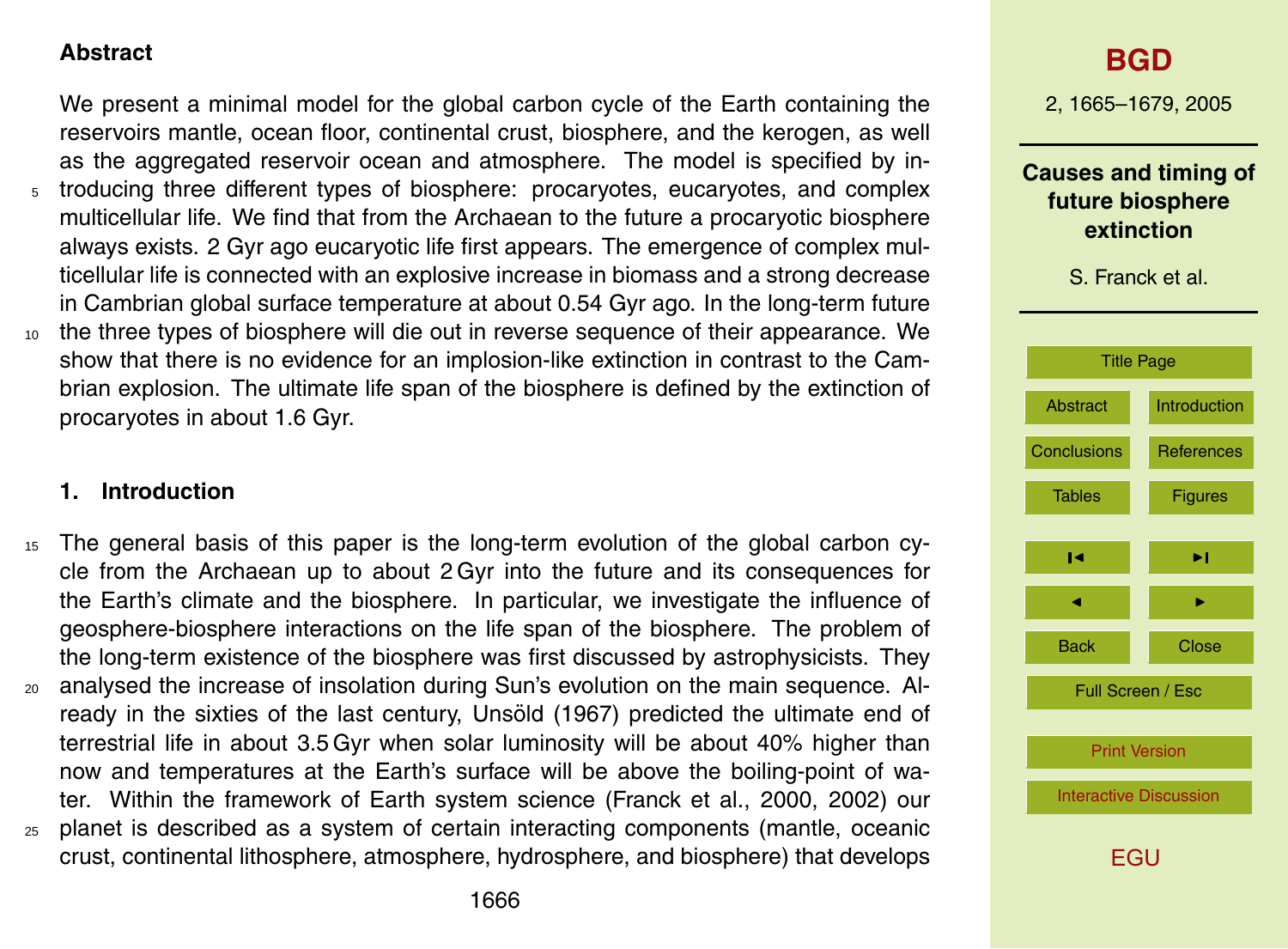under increasing external forcing (increasing insolation) and changing internal forcing (decreasing spreading rate, growing continental area). Within certain limits the Earth system is able to self-regulate against changing external and internal forcing. The life span of the biosphere is related to these limits of self-regulation. Lovelock and Whitfield <sup>5</sup> (1982) published the first estimations of the biosphere's life span. According to their

- qualitative model, photosynthesis ceases already in about 100 Myr because the atmospheric carbon dioxide content falls below the minimum value for C3-plants (150 ppm). The first quantitative model for the long-term future of the biosphere was proposed by Caldeira and Kasting (1992). With the help of a more sensitive climate model and
- $_{10}$  under the assumption of a minimum atmospheric CO<sub>2</sub> value of 10 ppm for C4-plants, they calculated that the biosphere's life span extends up to about 800 Myr. Franck et al. (2000) developed an Earth system model that takes into account quantitatively the internal forcing by geodynamics. This effect results in a reduction of the biosphere life span from 800 Myr to 600 Myr. The biotic enhancement of weathering and its influ-
- <sup>15</sup> ence on the life span was investigated by Lenton and von Bloh (2001). According to their results the current biosphere should remain resilient to carbon cycle perturbation or mass extinction events for at least 800 Myr and may survive for up to 1.2 Gyr. The question of the life span of the biosphere is also connected to the question of the fate of the Earth's ocean. Bounama et al. (2001) have shown that liquid water will be always
- <sup>20</sup> available in the surface reservoirs as a result of internal processes. The extinction of the biosphere will not be caused by the catastrophic loss of water but by other limiting factors caused by the external forcing of increasing solar luminosity.

All these estimations of the biosphere life span deal with a rather simple unique biosphere existing within a certain temperature tolerance window and above a certain  $_{\rm z5}$  minimum value of atmospheric CO<sub>2</sub> content. A natural extension to a more specific biosphere is to introduce three types of biosphere (procaryotes, eucaryotes, complex multicellular life) with different temperature tolerance windows and different biotic enhancement of weathering. According to Ward and Brownlee (2002) the long-term future of the biosphere is in some sense a mirror image of the history: the different biosphere

## **[BGD](http://www.biogeosciences.net/bgd.htm)**

2, 1665–1679, 2005

#### **Causes and timing of future biosphere extinction**

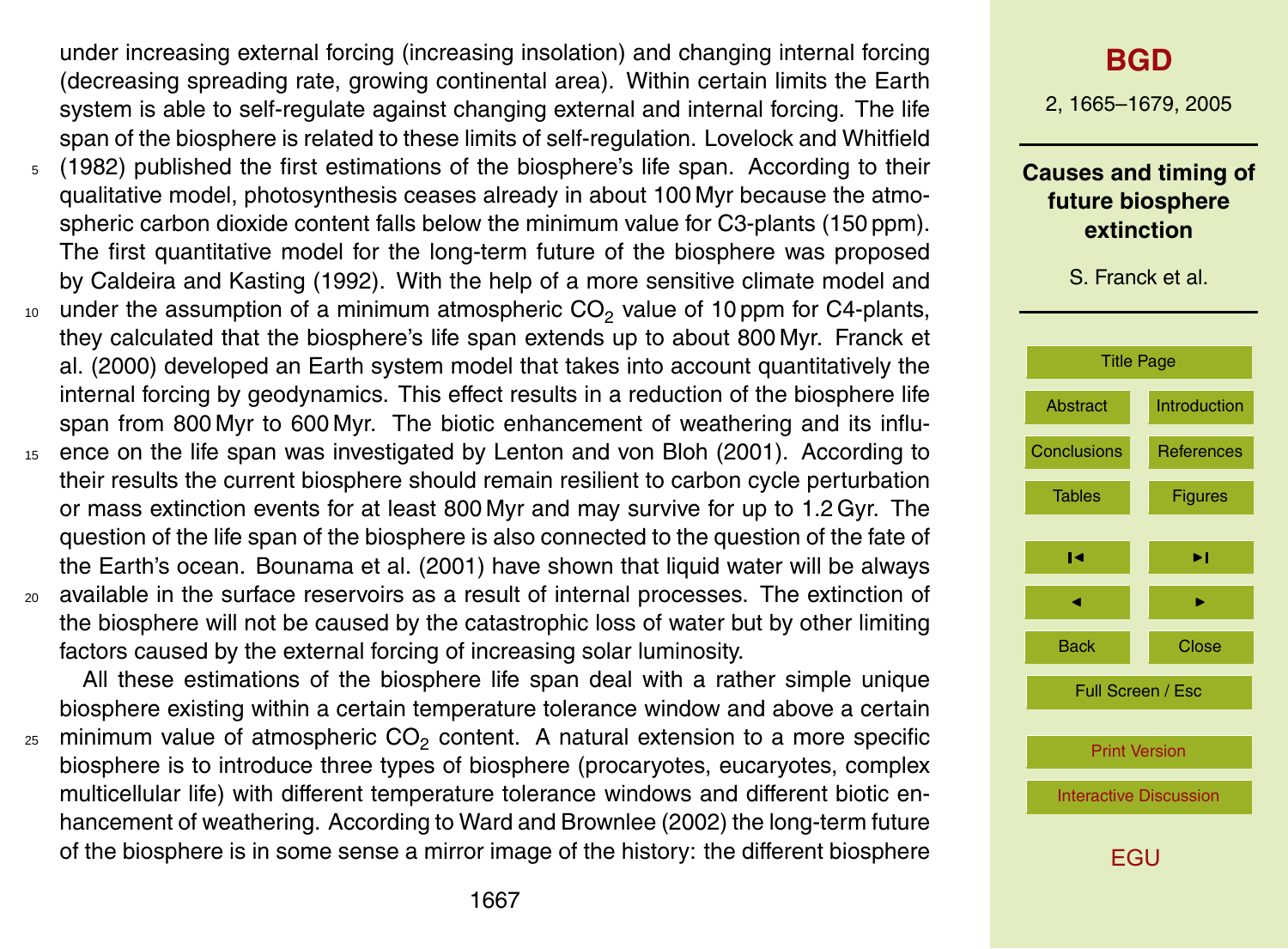types will become extinct in reverse sequence of their appearance.

In the present paper we apply our general model for the long-term co-evolution of the geosphere and the biosphere (Franck et al., 2002) with three different biosphere pools (procaryotes, simple eucaryotes, and complex multicellular life) to investigate the <sup>5</sup> long-term evolution of the biosphere. Our model was previously used to investigate the Cambrian explosion as triggered by geosphere-biosphere feedbacks (von Bloh et al., 2003). We found that the Cambrian explosion was mainly driven by extrinsic environmental causes and so rapid because of a positive feedback between the spread of biosphere, increased silicate weathering, and a consequent cooling of the climate.

<sup>10</sup> The main questions to be answered in the following are: What are the life spans of the three different types of biosphere and what are the reasons for their extinction?

#### **2. Model description**

The global carbon cycle model of Franck et al. (2002) describes the evolution of the mass of carbon in the mantle, *Cm*, in the combined reservoir consisting of ocean and  $\alpha$  atmosphere,  $C_{o+a}$ , in the continental crust,  $C_c$ , in the ocean crust and floor,  $C_f$ , in the kerogen,  $C_{\text{ker}}$ , and in the different biospheres,  $C_{\text{bio},\text{i}}(\textit{i}=1\ldots, n)$ , where *n* is the number of the distinct parameterized biosphere types. The equations for the efficiency of carbon transport between reservoirs take into account mantle de- and regassing, carbonate precipitation, carbonate accretion, evolution of continental biomass, the storage <sup>20</sup> of dead organic matter, and weathering processes.

$$
\frac{dC_m}{dt} = \tau_f^{-1} (1 - A) \, R \, C_f - S_A \, t_c \, d_m \, C_m / V_m \tag{1}
$$

## **[BGD](http://www.biogeosciences.net/bgd.htm)**

2, 1665–1679, 2005

#### **Causes and timing of future biosphere extinction**

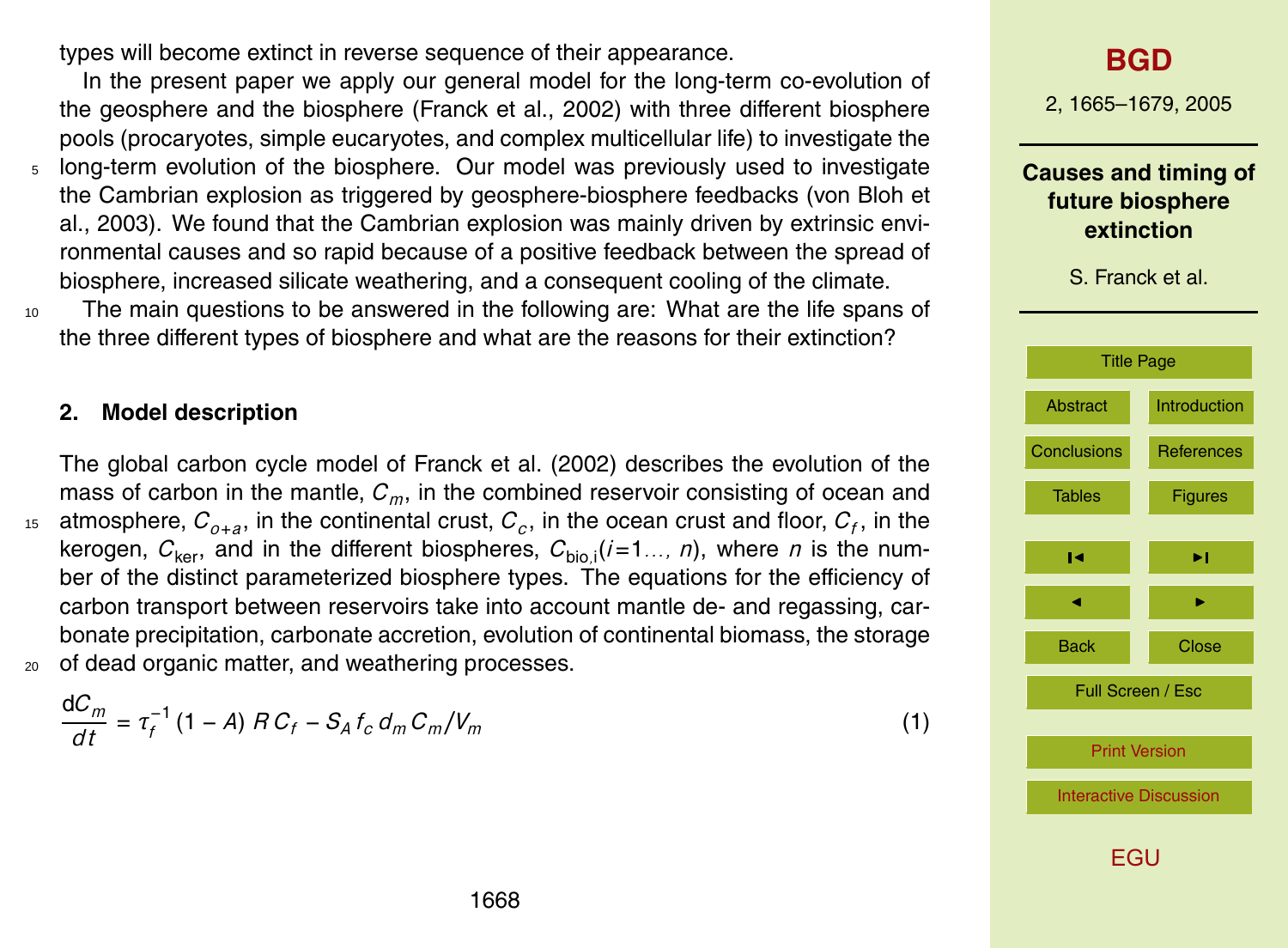$$
\frac{dC_{o+a}}{dt} = \tau_f^{-1} (1 - A) (1 - R) C_f + S_A f_c d_m C_m/V_m +
$$
  
\n+ $F_{\text{wealth}} + (1 - \gamma) \sum_{i=1}^n \tau_{\text{bio},i}^{-1} C_{\text{bio},i} + \tau_{\text{ker}}^{-1}$   
\n- $\sum_{i=1}^n \Pi_i - F_{\text{prec}} - F_{\text{hyd}}$   
\n3. Frank et al.  
\n(3)  
\n
$$
\frac{dC_f}{dt} = \tau_f^{-1} AC_f - F_{\text{wealth}}
$$
  
\n(4)  
\n4.  $\frac{dC_f}{dt} = F_{\text{prec}} + F_{\text{hyd}} - \tau_f^{-1} C_f$   
\n5. Frank et al.  
\n(5)

$$
\frac{dC_{\text{bio},1}}{dt} = \Pi_1 - \tau_{\text{bio},1}^{-1} C_{\text{bio},1}
$$
\n
$$
\vdots
$$
\n(5.1...5.n)

*dC*bio*,*<sup>n</sup>  $\frac{d^2D_{\text{bio},n}}{dt} = \Pi_n - \tau_{\text{bio},n}^{-1}C_{\text{bio},n}$ 

$$
\frac{dC_{\text{ker}}}{dt} = \gamma \sum_{i=1}^{n} \tau_{\text{bio},i}^{-1} C_{\text{bio},i} - \tau_{\text{ker}}^{-1} C_{\text{ker}} \tag{6}
$$

The variable  $t$  is the time,  $\tau_f$  the residence time of carbon in the seafloor,  $A$  the accretion ratio of carbon,  $R$  the regassing ratio,  $S_A$  the areal spreading rate,  $f_c$  the degassing <sup>15</sup> fraction of carbon,  $d_m$  the melt generation depth,  $V_m$  the mantle volume,  $F_{\text{wealth}}$  the weathering rate,  $F_{\text{prec}}$  the rate of carbonate precipitation,  $F_{\text{hyd}}$  the hydrothermal flux, 1669

Tables | Figures

 $\blacksquare$ 

 $\blacksquare$ 

Back Close

Full Screen / Esc

[Print Version](http://www.biogeosciences.net/bgd/2/1665/bgd-2-1665_p.pdf)

[Interactive Discussion](http://www.biogeosciences.net/bgd/2/1665/comments.php)

**Iuction** 

ences<sup>.</sup>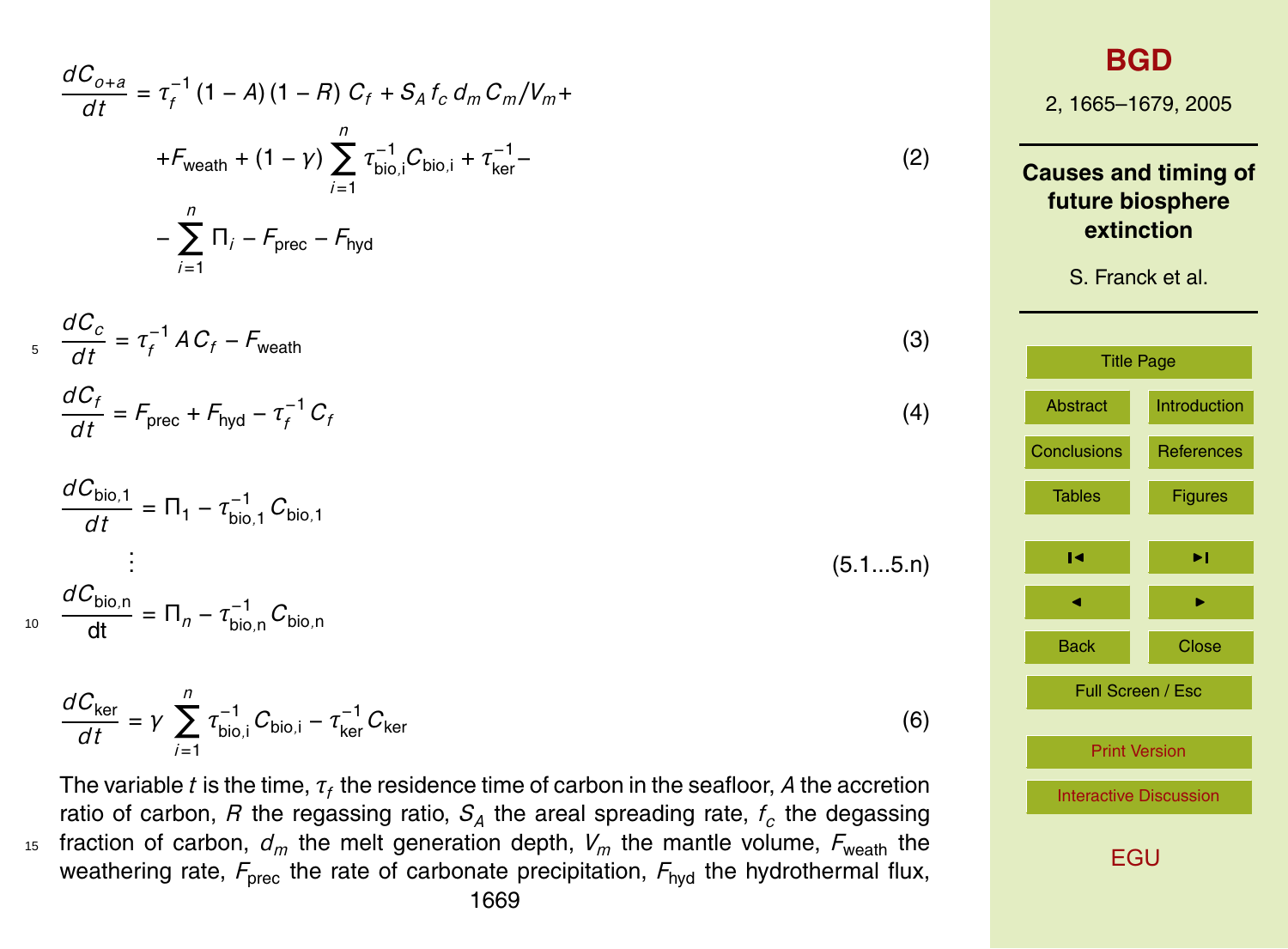*γ* the fraction of dead biomass transferred to the kerogen,  $\tau_{\mathsf{bio},i}$  the residence time of carbon in the type *i* biosphere, Π*<sup>i</sup>* the total productivity of the type *i* biosphere, and *τ*ker is the residence time of carbon in the kerogen. The accretion ratio, *A*, is defined as the fraction of seafloor carbonates accreted to the continents to the total seafloor <sup>5</sup> carbonates. The regassing ratio, *R*, is defined as the fraction of seafloor carbonates regassed into the mantle to the total subducting carbonates.

2.1. Weathering rates

There are two main types of weathering processes: silicate weathering and carbonate weathering. Both types are enhanced by the biosphere. First, there is an increase of  $10<sub>10</sub>$  soil CO<sub>2</sub> partial pressure due to vascular plants and furthermore there is an additional functional dependence of weathering on biological productivity by a factor *β* mediating the carbonate and silicate weathering rate,  $F_{\text{wealth}}^c$  and  $F_{\text{wealth}}^s$ , respectively:

$$
F_{\text{wealth}}^c = \beta \cdot f_{\text{wealth}}^c \tag{7}
$$

$$
F_{\text{wealth}}^c = \beta \cdot f_{\text{wealth}}^s \tag{8}
$$

<sup>15</sup> where  $f_{\text{weight}}^{c,s}$  denote the original carbonate and silicate weathering rate without additional biotic enhancement. The prefactor *β* reflects the biotic enhancement of weathering by the biosphere types *i*:

$$
\beta = 1 - \sum_{i=1}^{n} \left( 1 - \frac{1}{\beta_i} \right) \left( 1 - \frac{\Pi_i}{\Pi_i^*} \right).
$$
\n(9)

The factor *β<sup>i</sup>* denotes the specific biotic amplification of weathering, Π*<sup>i</sup>* the specific biological productivity, and  $\Pi_i^*$  $_{\rm 20}$  biological productivity, and  $\boldsymbol{\Pi}^*_i$  the respective present-day value of biosphere type *i*.

## **[BGD](http://www.biogeosciences.net/bgd.htm)**

2, 1665–1679, 2005

**Causes and timing of future biosphere extinction**

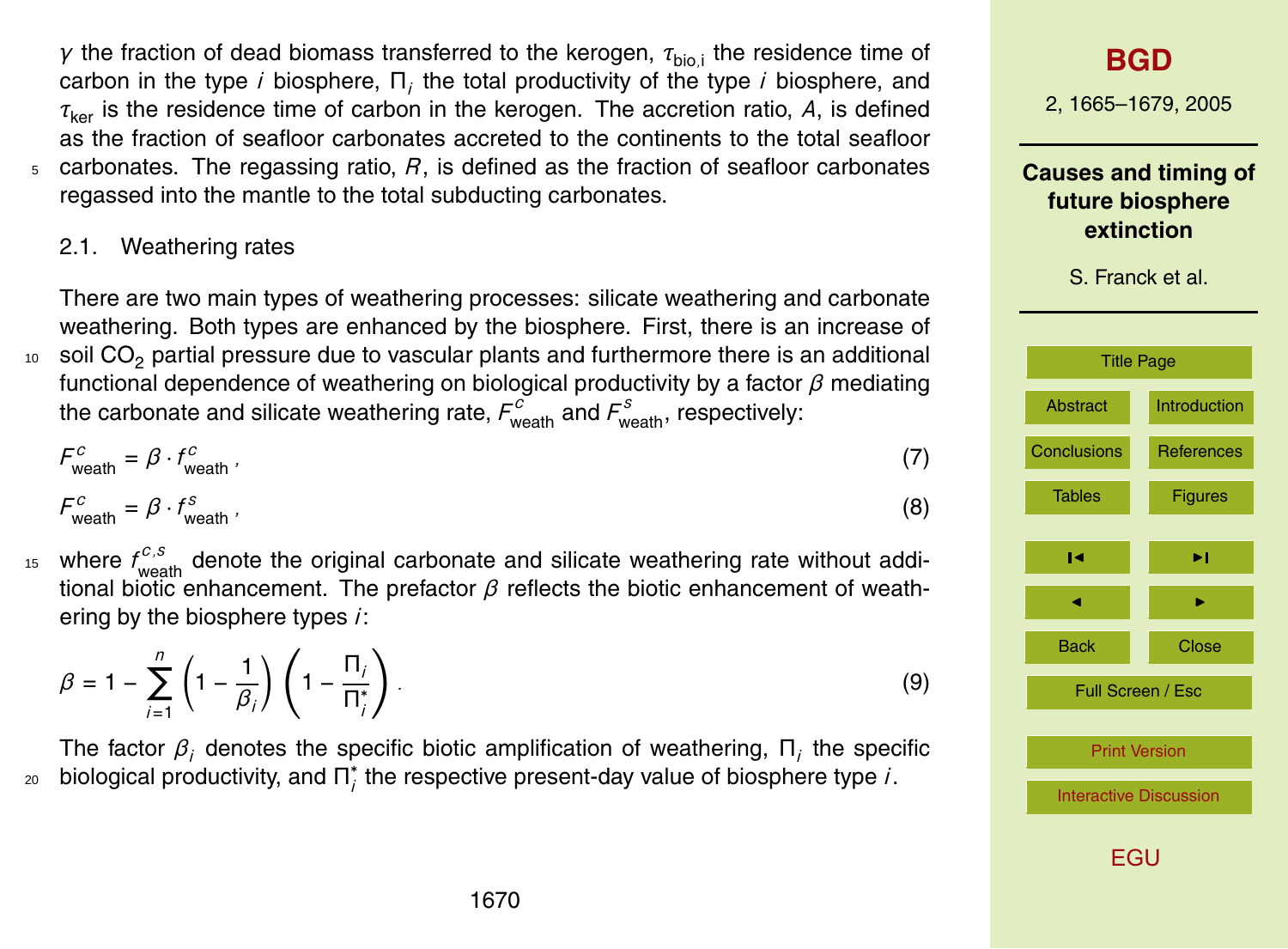2.2. Biological productivity

In our model the biological productivity is based on photosynthetic activity and depends on the mean global surface temperature,  $\mathcal{T}_s$ , and on the CO<sub>2</sub>partial pressure of the atmosphere,  $\rho_{\text{CO}_2}$ :

$$
T_{i} = \Pi_{\max,i} f_{T_{s,i}}(T_s) f_{CO_2,i} \left( p_{CO_2} \right), \qquad (10)
$$

where Π<sub>max *i*</sub> is the maximum productivity of biosphere type *i*. The function describing the temperature dependence,  $f_{TS,i}$ , is parameterized by a parabola:

$$
f_{T_{s},i} (T_s) = 1 - \frac{(T_s - T_{\min,i}) (T_{\max,i} - T_s)}{4 (T_{\max,i} - T_{\min,i})^2}
$$
(11)

and the function for the  $\rho_{{\rm CO}_2}$  dependence is a Michaelis-Menten hyperbola:

$$
f_{\text{CO}_2,i} \left( p_{\text{CO}_2} \right) = \frac{p_{\text{CO}_2} - p_{\text{min},i}}{p_{1/2,i} + p_{\text{CO}_2} - p_{\text{min},i}} \,. \tag{12}
$$

 $p_{\text{min }i}$  denotes the minimum  $CO<sub>2</sub>$  atmospheric partial pressure allowing photosynthesis of biosphere type *i*.  $p_{1/2,i} + p_{\text{min},i}$  is the pressure resulting a productivity half its maximum value. The interval  $(T_{min,i}$ *...* $T_{max,i}$  denotes the temperature tolerance window. It must be emphasized that this window is related to the mean global surface temp-<sup>15</sup> erature. If the global surface temperature is inside this window a global abundance of biosphere type *i* is possible. The tolerance windows applied in this study are more restrictive than those given by other authors, e.g. Schwartzman (1999). They define physiological tolerances for local temperatures of different organisms, which are 15◦C to 20◦C higher than our values given in Table 1.

## **[BGD](http://www.biogeosciences.net/bgd.htm)**

2, 1665–1679, 2005

**Causes and timing of future biosphere extinction**

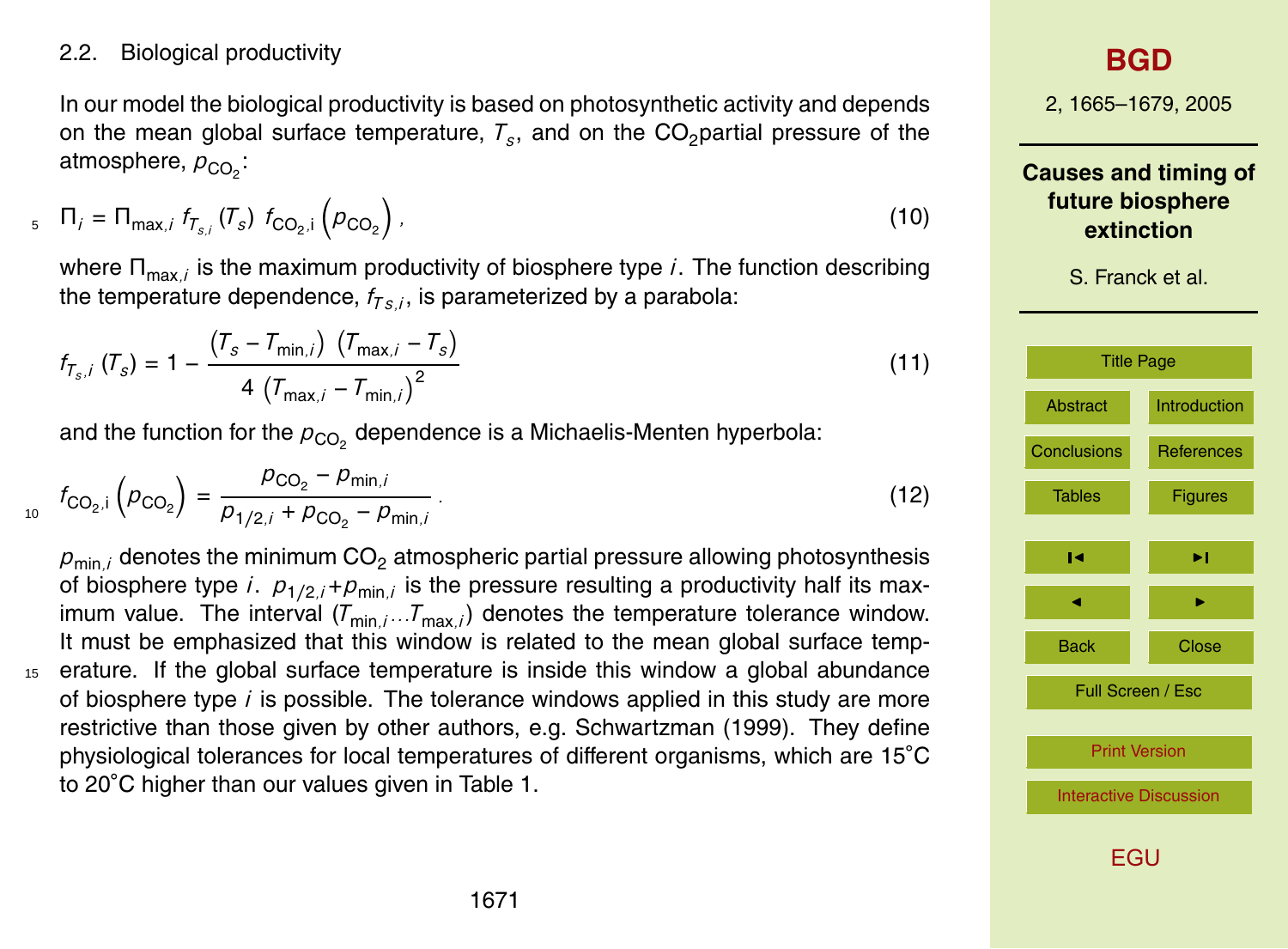#### **3. Results and discussion**

The global carbon cycle model given in Eqs. (1)–(5) has been solved numerically for three biosphere types: procaryotes, simple eucaryotes (protista), and complex multicellular life. The corresponding parameters for the biospheres are summarized in Ta-<sup>5</sup> ble 1. All other parameters have been taken from Franck et al. (2002) for the favoured

model with spreading dependent hydrothermal flux and constant pH of the ocean. The biotic enhancement factor  $\beta_3$  has been adjusted in such a way that complex multicellular life appears spontaneously first at −542 Myr.

In Fig. 1a we have plotted the results for the evolution of the mean global surface <sup>10</sup> temperature from the Archaean to the long-term future in about 2 Gyr. Estimations of Precambrian palaeotemperatures date back to the early Archaean and are based on oxygen isotopic composition of cherts (Knauth and Lowe, 2003). According to these data, the ocean surface water has cooled from  $70^{\circ}$ C ( $\pm 15^{\circ}$ C) in the Archaean ocean to the present value. Such values are conceivable as mean global surface temperatures 15 during the early Archaean when atmospheric CO<sub>2</sub> levels could have been very high

(Franck et al., 2002).

In Fig. 1b we show the corresponding cumulative biosphere pools. The question of how much biomass exists at different stages in the Earth's evolution is of great importance for our modelling. The problem of the quantitative evolution of the terrestrial <sup>20</sup> biomass through time is a question of scientific and practical concern, because fossil organic carbon is the prime energy source of the present society (Schidlowski, 1991). From the Archaean to the future there always exists a procaryotic biosphere. 2 Gyr ago eucaryotic life first appears because the global surface temperature reaches the tolerance window for eucaryotes. This moment correlates with the onset of a rapid <sup>25</sup> temperature drop caused by increasing continental area. The resulting increase in the weathering flux takes out  $CO_2$  from the atmosphere. In contrast to the eucaryotes

the first appearance of complex multicellular life starts with an explosive increase in biomass connected with a strong decrease in Cambrian global surface temperature at

## **[BGD](http://www.biogeosciences.net/bgd.htm)**

2, 1665–1679, 2005

#### **Causes and timing of future biosphere extinction**

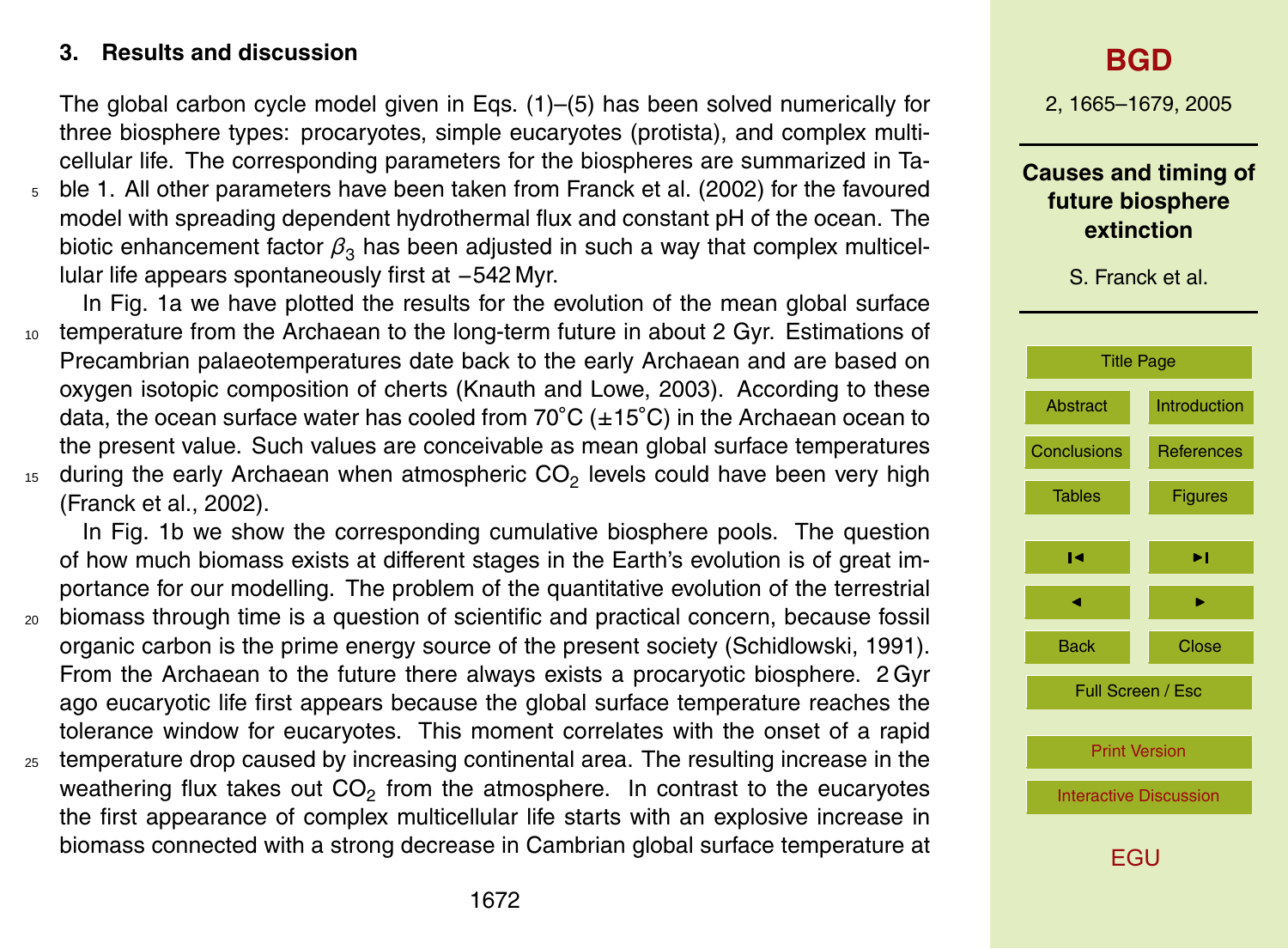about 0.54 Gyr ago. The biological colonization of land surface by metaphyta and the consequent increase in silicate weathering rates caused a reduction in atmospheric  $CO<sub>2</sub>$  and planetary cooling. After the Cambrian explosion there is a continuous decrease of biomass in all pools. At 0.35 Gyr ago there is a slight drop in all biomass <sup>5</sup> pools connected with the rise of vascular plants. At present the biomass is almost equally distributed between the three pools and the mean global surface temperature of about 15°C is near the optimum value for complex multicellular life.

In the future we can observe a further continuous decrease of biomass with the strongest decrease in the complex multicellular life. The life spans of complex multicel-<sup>10</sup> lular life and of eucaryotes end at about 0.8 Gyr and 1.3 Gyr from present, respectively.

- In both cases the extinction is caused by reaching the upper limit of the temperature tolerance window. In contrast to the first appearance of complex multicellular life via the Cambrian explosion, its extinction proceeds more or less continuously.
- The ultimate life span of the biosphere, i.e. the extinction of procaryotes, ends at <sup>15</sup> about 1.6 Gyr. In this case the extinction is not caused by the temperature leaving the tolerance window but by a too low atmospheric CO<sub>2</sub> content for photosynthesis. In Fig. 2 we have plotted the time when the different life forms appear and disappear and the time interval in which perturbations may trigger the first emergence and the extinction of complex life prematurely. In the case of  $\beta_3$ =3.6 complex multicellular life could <sup>20</sup> appear in principle at 1*.*7 Gyr ago. For *β*3*<*3*.*6 complex multicellular life had to appear first before the Cambrian era. For  $\beta_3$ >3.6 a perturbation in environmental conditions is necessary to force the appearance of complex multicellular life in the Cambrian. For *β*3*>*16 eucaryotes and complex multicellular life would appear simultaneously. Another important result is that for *β*3*>*6*.*38 complex multicellular life cannot appear sponta-
- <sup>25</sup> neously but only due to cooling events, because the Earth surface temperature always remains above the upper temperature tolerance of 30◦C for complex multicellular life. In contrast to the Neoproterozoic, in the future there will be no bistability in the re-

alistic part of the stability diagram  $(\beta_3<5)$ , i.e. the extinction of complex multicellular life will not proceed as an implosion (in comparison to the Cambrian explosion). Our

## **[BGD](http://www.biogeosciences.net/bgd.htm)**

2, 1665–1679, 2005

#### **Causes and timing of future biosphere extinction**

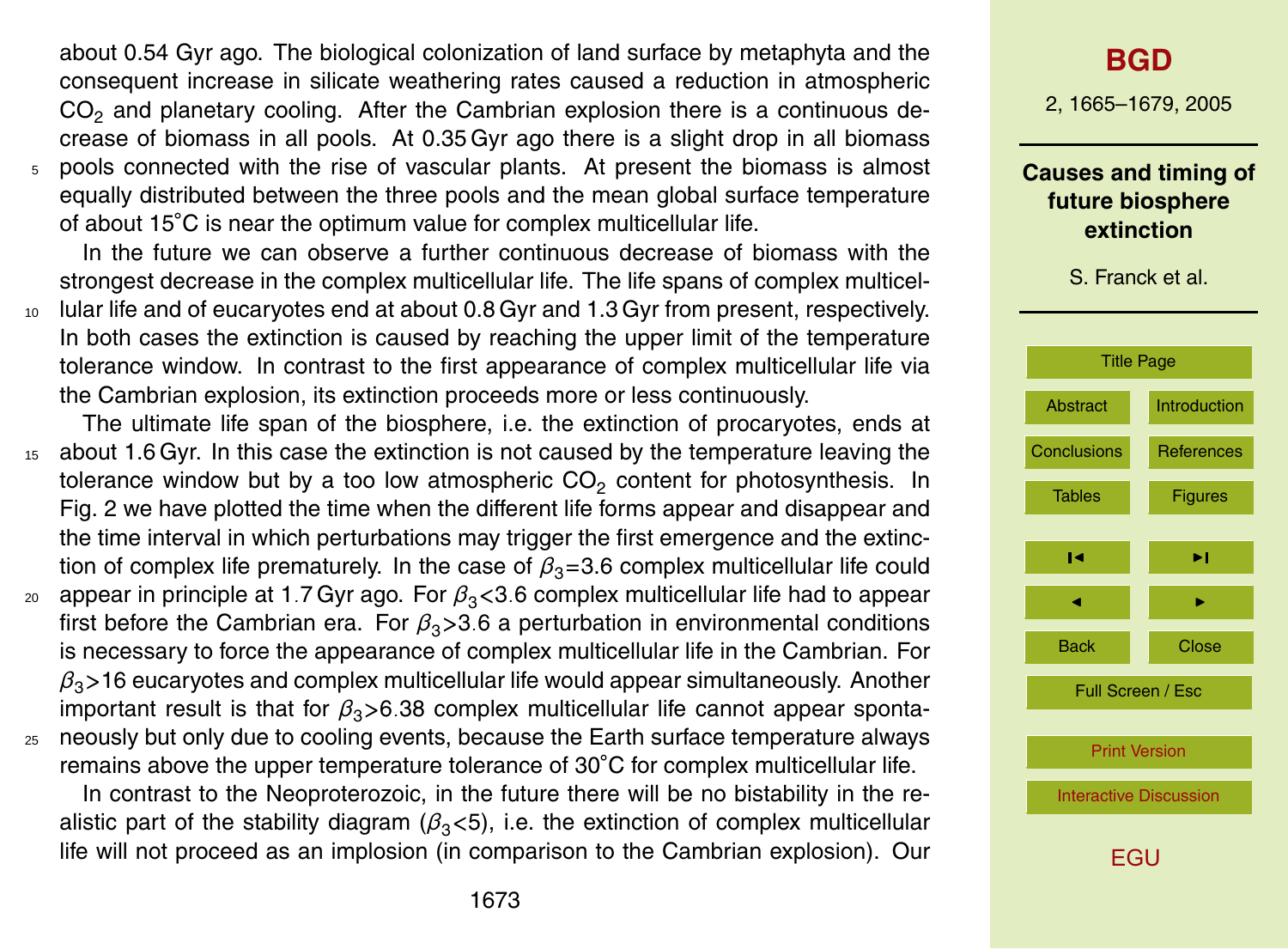results refine the predictions of Ward and Brownlee (2002).

The diverse causes of the future biosphere extinction can also be derived from the so-called "terrestrial life corridor"  $(\mathsf{TLC}_i)$  for the different life forms:

$$
TLC_i := \left\{ \left( p_{CO_2}, T_s \right) \middle| \Pi_i \left( p_{CO_2}, T_s \right) > 0 \right\}.
$$
 (13)

<sup>5</sup> In Fig. 3 we show the atmospheric carbon dioxide content (black line) over time from the Archaean up to the long-term future for the three types of biosphere. In the noncoloured region of Fig. 3 no biosphere may exist because of inappropriate temperature or atmospheric carbon dioxide content. The coloured domain is the cumulative TLC for the three biosphere pools in analogy to Fig. 1b. Again we can see that complex multi-<sup>10</sup> cellular life and eucaryotes extinct in about 0.8 Gyr and 1.3 Gyr, respectively, because of inappropriate temperature conditions. The procaryotes extinct in about 1.6 Gyr because of achieving the minimum value for atmospheric  $CO<sub>2</sub>$  content.

#### **4. Conclusions**

Procaryotes, eucaryotes, and complex multicellular life forms will extinct in reverse <sup>15</sup> sequence of their appearance. This is a quantitative manifestation of the qualitative predictions of Ward and Brownlee (2002). We have shown that nonlinear interactions in the biosphere-geosphere system cause bistability during the Neo- and Mesoproterozoic era. For realistic values of the biotic enhancement of weathering there is no bistability in the future solutions for complex life. Therefore, complex organisms will <sup>20</sup> not extinct by an implosion (in comparison to the Cambrian explosion). Eucaryotes and complex life extinct because of too high surface temperatures in the future. The ultimate life span of the biosphere is defined by the extinction of procaryotes in about 1.6 Gyr because of  $CO<sub>2</sub>$  starvation. Only in a small fraction (1.3 Gyr) of its habitability time (6.2 Gyr) our home planet can harbour advanced life forms.

## **[BGD](http://www.biogeosciences.net/bgd.htm)**

2, 1665–1679, 2005

**Causes and timing of future biosphere extinction**

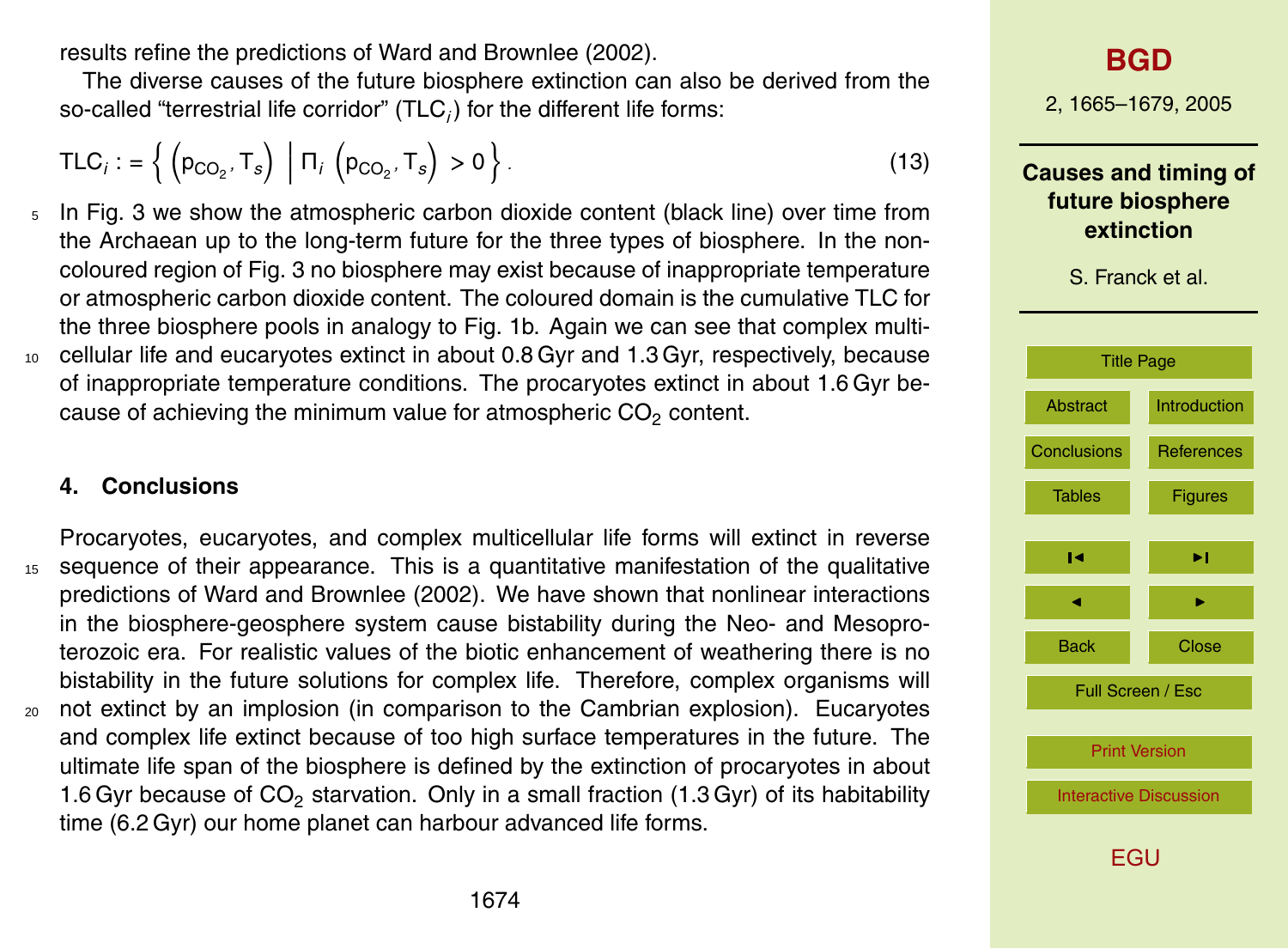*Acknowledgements.* This work was supported by the German Science Foundation (DFG, grant number Fr 910/10-3), and the University Science Program (HWP, grant number 24#2597- 04/333).

#### **References**

<sup>5</sup> Bounama, C., Franck, S., and von Bloh, W.: The fate of Earth's ocean, Hydrol. Earth Syst. Sci., 5, 569–575, 2001,

[SRef-ID: 1607-7938/hess/2001-5-569.](http://direct.sref.org/1607-7938/hess/2001-5-569)

- Caldeira, K. and Kasting, J. F.,: The life span of the biosphere revisited, Nature, 360, 721–723, 1992.
- <sup>10</sup> Franck, S., Block, A., von Bloh, W., Bounama, C., Schellnhuber, H.-J., and Svirezhev, Y.: Reduction of biosphere life span as a consequence of geodynamics, Tellus, 52B, 94–107, 2000. Franck, S., Kossacki, K. J., von Bloh, W., and Bounama, C.: Long-term evolution of the global carbon cycle: Historic minimum of global surface temperature at present, Tellus, 54B, 225– 343, 2002.
- <sup>15</sup> Knauth, L. P. and Lowe, D. R.: High Archean climatic temperature inferred from oxygen isotope geochemistry of cherts in the 3.5 Ga Swaziland Supergroup, South Afrika, GSA Bulletin, 115, 566–580, 2003.

Lenton, T. M. and von Bloh, W.: Biotic feedback extends the life span of the biosphere, Geophys. Res. Lett., 28, 1715–1718, 2001.

<sup>20</sup> Lovelock, J. E. and Whitfield, M.: The life span of the biosphere, Nature, 296, 561–563, 1982. Schidlowski, M.: Quantitative evolution of global biomass through time: Biological and geochemical constraints, in: Scientists on Gaia, edited by: Schneider, S. H. and Boston, P. J., MIT Press, Cambridge, 211–222, 1991.

Schwartzman, D. W.: Life, temperature and the Earth: The self-organizing biosphere, Columbia <sup>25</sup> University Press, New York, 1999.

Unsöld, A.: Der Neue Kosmos, Springer, Berlin, 1967.

Von Bloh, W., Bounama, C., and Franck, S.: Cambrian explosion triggered by geospherebiosphere feedbacks, Geophys. Res. Lett., 30, 1963, doi:10.1029/2003GL017928, 2003. Ward, P. and Brownlee, D.: The life and death of planet Earth, Piatkus, London, 2002.

## **[BGD](http://www.biogeosciences.net/bgd.htm)**

2, 1665–1679, 2005

**Causes and timing of future biosphere extinction**

| <b>Title Page</b>             |                     |  |
|-------------------------------|---------------------|--|
| <b>Abstract</b>               | <b>Introduction</b> |  |
| <b>Conclusions</b>            | <b>References</b>   |  |
| <b>Tables</b>                 | <b>Figures</b>      |  |
| ы                             | ы                   |  |
|                               |                     |  |
| <b>Back</b>                   | Close               |  |
| Full Screen / Esc             |                     |  |
| <b>Print Version</b>          |                     |  |
| <b>Interactive Discussion</b> |                     |  |
| EGU                           |                     |  |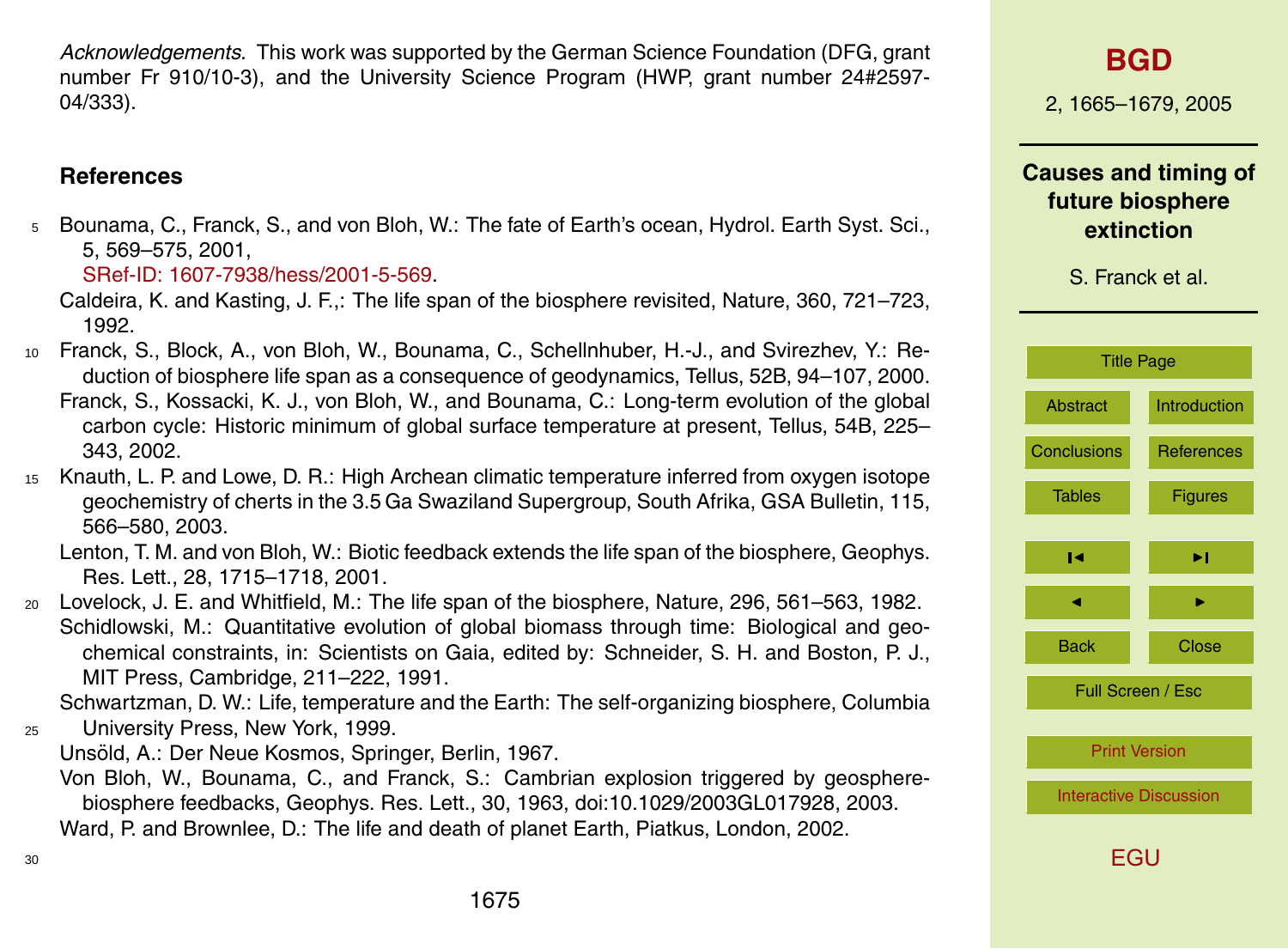## **[BGD](http://www.biogeosciences.net/bgd.htm)**

2, 1665–1679, 2005

### **Causes and timing of future biosphere extinction**

S. Franck et al.

| <b>Title Page</b>             |                     |  |  |
|-------------------------------|---------------------|--|--|
| Abstract                      | <b>Introduction</b> |  |  |
| <b>Conclusions</b>            | <b>References</b>   |  |  |
| <b>Tables</b>                 | <b>Figures</b>      |  |  |
|                               |                     |  |  |
| ы                             | ы                   |  |  |
|                               |                     |  |  |
| Back                          | Close               |  |  |
| Full Screen / Esc             |                     |  |  |
| <b>Print Version</b>          |                     |  |  |
| <b>Interactive Discussion</b> |                     |  |  |
| EGU                           |                     |  |  |

**Table 1.** Model constants for the three different biosphere types: (1) procaryotes, (2) eucaryotes, (3) complex multicellular life.

| Biosphere type                          | $i=1$ | $i=2$ | $i = 3$ |
|-----------------------------------------|-------|-------|---------|
| $T_{min}$ (°C)                          | 2     | 5     | 0       |
| $T_{\text{max}}$ (°C)                   | 100   | 45    | 30      |
| $\Pi_{\text{max}}$ (Gt/yr)              | 20    | 20    | 20      |
| $P_{\text{min}}$ (10 <sup>-6</sup> bar) | 10    | 10    | 10      |
| $P_{1/2}$ (10 <sup>-6</sup> bar)        | 210.8 | 210.8 | 210.8   |
| $\tau_{\text{bio}}$ (yr)                | 12.5  | 12.5  | 12.5    |
|                                         |       |       | 3.6     |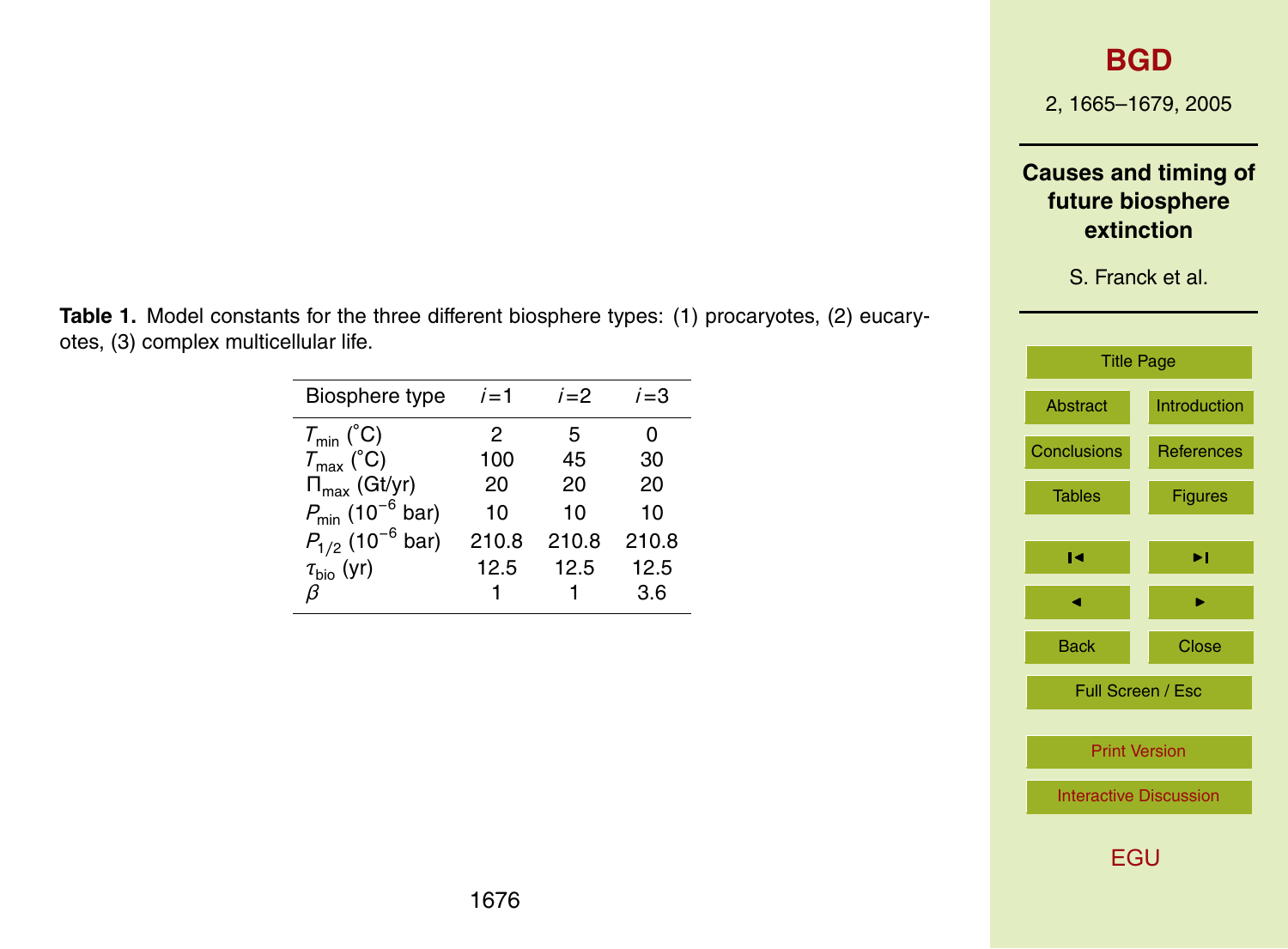



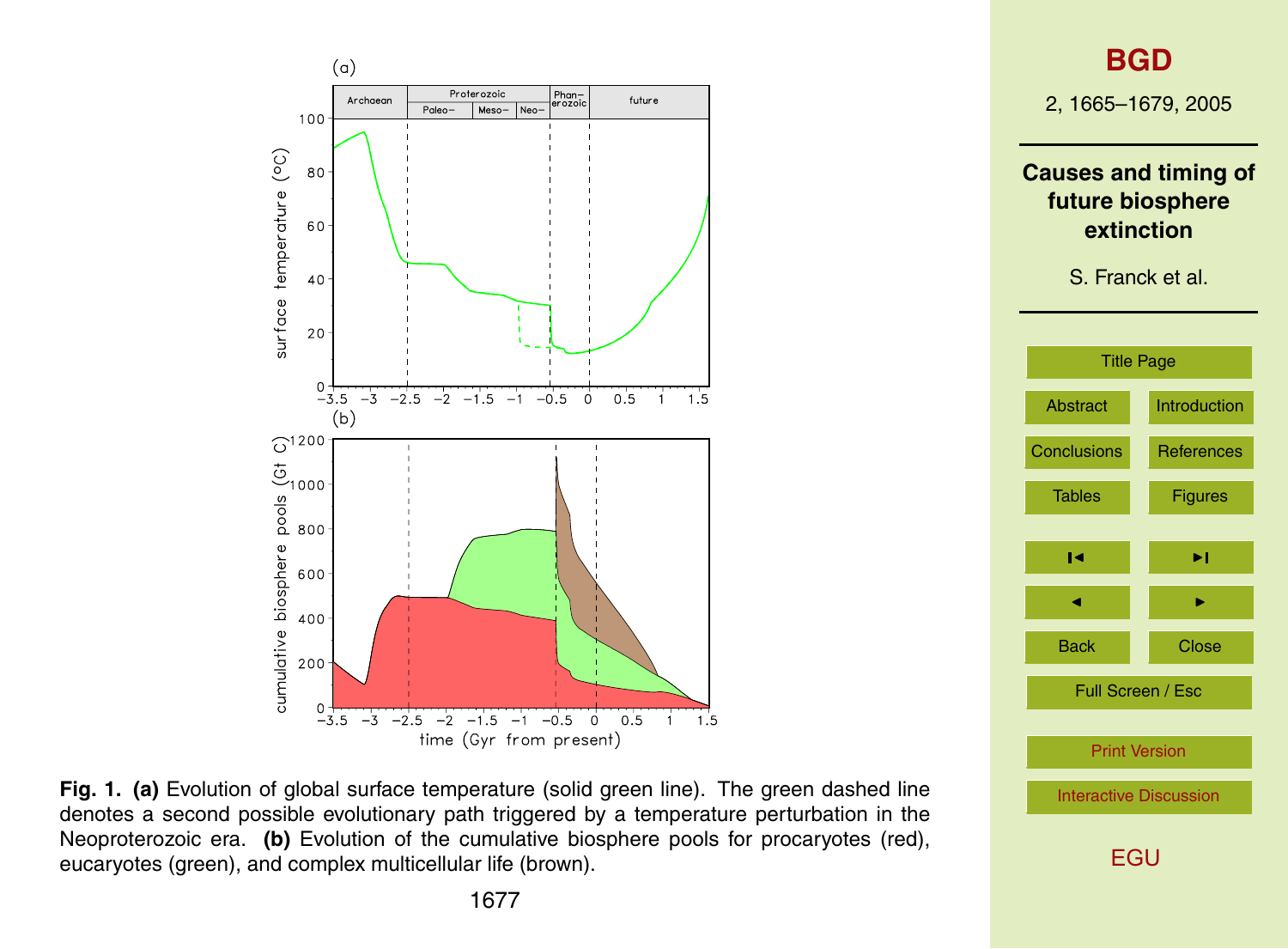

**[BGD](http://www.biogeosciences.net/bgd.htm)**

2, 1665–1679, 2005

**Causes and timing of future biosphere extinction**

S. Franck et al.

| <b>Title Page</b>             |                     |  |
|-------------------------------|---------------------|--|
| <b>Abstract</b>               | <b>Introduction</b> |  |
| <b>Conclusions</b>            | <b>References</b>   |  |
| <b>Tables</b>                 | <b>Figures</b>      |  |
| ы                             | ы                   |  |
|                               |                     |  |
| Back                          | Close               |  |
| Full Screen / Esc             |                     |  |
| <b>Print Version</b>          |                     |  |
| <b>Interactive Discussion</b> |                     |  |
| FGU                           |                     |  |

**Fig. 2.** Stability diagram for the three types of biosphere as a function of the biotic enhancement factor,  $\beta_3$ . In the red area only procaryotic life exists while in the green area eucaryotic and procaryotic life coexist. In the brown area complex multicellular life appears additionally. The dashed area indicates the time interval in which a perturbation may trigger the first emergence or extinction of complex multicellular life prematurely.